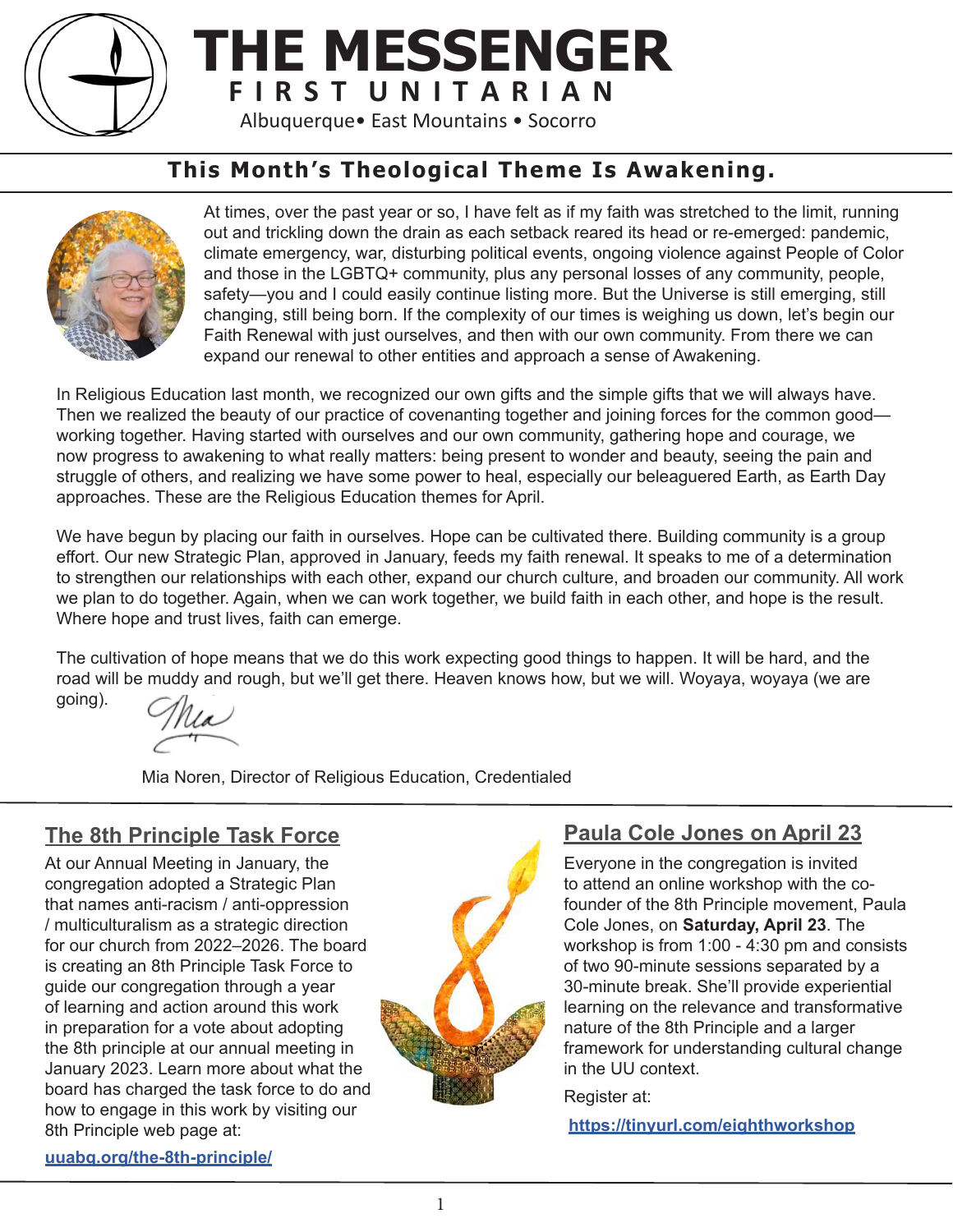## **Worship Calendar for April**

**Virtual Worship: Sundays at 9:00 am** Enter Meeting ID:168 223 701 or [click here.](https://uuma.zoom.us/j/168223701) **In-Person Worship: Sundays at 11:00 am**

Social distancing is observed and masks continue to be required.

**Virtual Vespers: Wednesdays at 7:00 pm** Enter Meeting ID:593 831 292 or [click here.](https://uuma.zoom.us/j/593831292)

## **April 3: "Awakening"**

## *The Rev. Angela Herrera*

Spiritually speaking, the opposite of being awake isn't being asleep, it's more like being in a trance. How do we become aware of the trances we are in?

**Music:** David Berkeley, Santa Fe singer-songwriter

## **April 10: "Palm Sunday"**

## *Matt Pargeter-Villarreal, Intern Minister*

Many all over the world will be observing Palm Sunday this day, celebrating the arrival of Jesus into Jerusalem. But, with global warming and climate change wreaking havoc on our world, what would the Divine have to say about our world today? Join Matt for a discussion of the 7th Principle and why it matters for us as people of faith and stewards of the environment.

**Music:** Gabriel Longhuinos and Pauline LaBar-Shelton

## **Friday, April 15: Good Friday Service**

### *The Rev. Bob LaVallee*

In-person only at 7:30 pm

In Christian traditions, Good Friday is the start of a transition that ends with Easter. Christians observe Good Friday by specifically focusing on the crucifixion of Jesus. In this UU Good Friday service, we will consider the many kinds of crucifixions that occur in the world today. Our Good Friday service is a minimalist lamentation, with low lights and no music. Participants are asked to enter and leave the sanctuary in silence.

## **April 17, Easter Sunday**

**Sunrise Service** 

*Matt Pargeter-Villarreal, Intern Minister*  6:30 am in the Church Courtyard **Music:** Sol Singers

## **"When the Dead Refuse to Stay Down"** *The Rev. Angela Herrera*

Virtual Service at 9:00 am, In-person at 11:00 am

When the dead refuse to stay down, when the living do not cease to be in conversation with them, then Love finds its fullest power. An Easter sermon for our times.

**Music:** Chalice Choir is back, masks and all!

## **All Church Easter Party!**

The entire congregation is invited to an all-church Easter party on Sunday, April 17. **Wear your most creative "Easter bonnet"** and



Sunday best—we will have an all-ages Easter Parade immediately following the 11:00 am service!

After that, our community's children will participate in an **egg hunt in the courtyard.** Adults are encouraged to help out and to bring cash or coins to donate to the designated nonprofits on display.

Finally! **Coffee service will return** for the first time on Easter. We encourage everyone to **bring a coffee cup from home** for their brew. Individually-wrapped treats will also be available for a donation to our new All-Church Events fund! **Want to volunteer to help out with the Easter events? Sign up here:**  [www.signupgenius.com/go/20f0a45aba729aafd0-reeaster](http://www.signupgenius.com/go/20f0a45aba729aafd0-reeaster)

## **April 24: Bridging**

#### *The Rev. LaVallee*

Bridging is the annual UU celebration welcoming our youth into young adulthood. Bridging is a ritual, and a process, and a commitment! First U youth Mozely Bleistein, Gina Kennedy, and Oliver Workman will offer homilies.

**Music:** Spare Parts

## *We Light a Candle*

 We grieve the death of John Hawley, a who attended the Socorro Unitarian Universalists branch, and hold close friends Candace Lindquist & Richard Sonnenfeld in our loving care.

We hold Alana Rodriguez and her family in our hearts as they grieve the death of Sam Rivera, her daughters' father.

- We grieve with Samantha Miranda, whose father has died.
- We light a candle with Debbie Norris for her sister as she recovers from a car accident.

 We send healing thoughts to Martin Molecke, who is recovering from surgery, and Lisa Johnson, who has broken her arm.

*If you're experiencing difficulties, health issues, or transitions, reach out to our Caring Network at [caring@uuabq.org.](mailto:caring@uuabq.org)*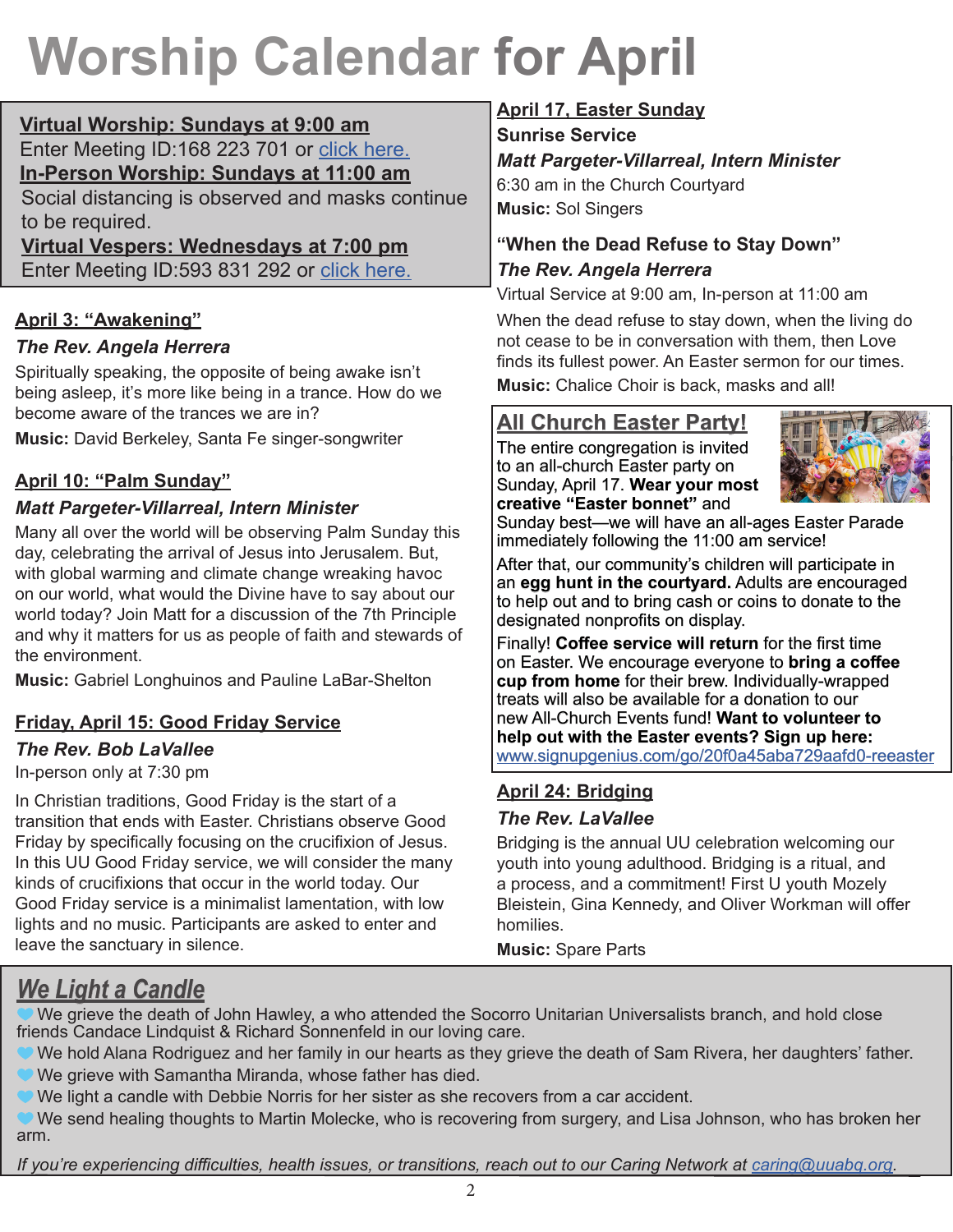## **Community News**

### **Membership Milestones**

#### **Welcome to our newest members, who joined the church in March!** Ollie Bradstreet

Lisa Westfall

#### **Happy Membership Anniversary in April!**

#### **One Year**

Philip Hughes-Luing John Reeve

#### **Five Years**

Amy Herrera Marilyn Holscher Al Kulp Maya Stephenson Lucianna Stermer

#### **Ten Years**

Carol & Paul Browne Andrew & Kathryn Fearnside Susan Green Baiba Seefer Mary Turpin

## **Fifteen Years**

Carolyn Brown & Will Ranken Paul Roensch

### **Twenty Years**

Michal Mudd Nell Sale

### **Twenty-Five Years**

Judy Ledman

**Forty Years**

Harlan Van Camp

**Forty-Five Years**

Becky & David Steele **Sixty-Five Years!**

Sally New

## **A Message from Angela**

Thank you to all who sent supportive words and cards my way while I was on medical leave last month. Your encouragement means more than I can say. I was able to get the



healthcare and healing rest I needed. I returned to work as planned on March 22. It's good to be back!

## **New! ARRAIGADO Group**

Join us for Spanish-speaking, in-person events for any level of fluency. *Arraigado* translates to "rootedness" or "ingrained." Building an explicit space for Spanish speaking in our congregation will both root us in our wider Albuquerque community and build bridges of understanding between community members. This is not a formal language-learning environment, so if you are a Spanish-learner this is best paired with intentional vocabulary, grammar, and culture studies! Our first event will be held Monday, April 18 (5:30 pm) in Memorial Hall. We will watch a short film and then the conversation begins. Questions? Contact: EmmaLia Mariner ([emmalia.](mailto:emmalia.mariner@gmail.com) [mariner@gmail.com](mailto:emmalia.mariner@gmail.com)) or Linda Skye ([Lskye@unm.edu](mailto:Lskye@unm.edu)).

## **New! UUs for a Just Economic Community**

The UUJEC is a national group with chapters throughout the country, dedicated to building economic justice in our communities.This work necessarily involves issues surrounding income inequality, human rights, access to healthcare—including reproductive care—food sovereignty, and housing.The chapter at First U will serve as a platform to exercise members' skills, abilities, and desires in seeking a more just world. That could be rallies, marches, street theater, electronic and direct advocacy, mutual aid, or service to the marginalized. For more information, please contact Kenny Jones at [eduheretic@gmail.com](mailto:eduheretic@gmail.com) or by text or voice mail to 832-654-1779.

In the meantime, save the date for the informational/ organizing **meeting on Sunday, April 10 at 12:30 pm** in Memorial Hall.

## **Monthly Financial Update**

| <br>$\cdots$                                 |                |                               |                          |                         |
|----------------------------------------------|----------------|-------------------------------|--------------------------|-------------------------|
| <b>First Unitarian Church of Albuquerque</b> |                |                               |                          |                         |
| 2022 Financial Update                        |                |                               |                          |                         |
| (Fund 01- Operating Revenue & Expenses)      |                |                               |                          |                         |
| As of 02/28/2022                             | 2022<br>Budget | 2022 Feb<br><b>YTD Actual</b> | Remaining<br>Budget (\$) | Remaining<br>Budget (%) |
| <b>Contribution Revenue</b>                  | \$1,068,385    | 213.627<br>\$                 | 854,758<br>S             | 80%                     |
| <b>Other Revenue</b>                         | 38,417         | 3,373                         | 35,044                   | 91%                     |
| <b>TOTAL REVENUE</b>                         | 1,106,802      | 217,000                       | 889.803                  | 80%                     |
| <b>Compensation Expenses</b>                 | 857,320        | 132,177                       | 725,143                  | 85%                     |
| <b>Operations Expenses</b>                   | 114,794        | 29.392                        | 85,402                   | 74%                     |
| <b>Program Expenses</b>                      | 28,022         | 5,505                         | 22,516                   | 80%                     |
| <b>Other Expenses</b>                        | 96,082         | 8,314                         | 87,768                   | 91%                     |
| <b>TOTAL EXPENSES</b>                        | 1.096.218      | 175,388                       | 920,830                  | 84%                     |
| <b>EXCESS INCOME/EXPENSES</b>                | 10,584         | 41,612                        |                          |                         |
| <b>Capital Transfer</b>                      | -48.084        | $-8.014$                      | (40, 070)                | 83%                     |
| <b>Allocated Surplus- Prior Yr</b>           | 37.500         | 37,500                        |                          |                         |
| Ending Surplus / Deficit                     | 5<br>0         | \$<br>71,098                  |                          |                         |

Our Operating Fund is progressing generally as expected for the first two months of 2022. We currently have an Operating Fund Balance of \$71,098. We've received 20% of our annual Revenue budget in two months, which is reasonable. We've spent 17% of the annual Expense budget, which is right on proportionally for two months. If you have questions, please contact our Director of Finance, Phillip Robinson, at accountant@uuabq.org.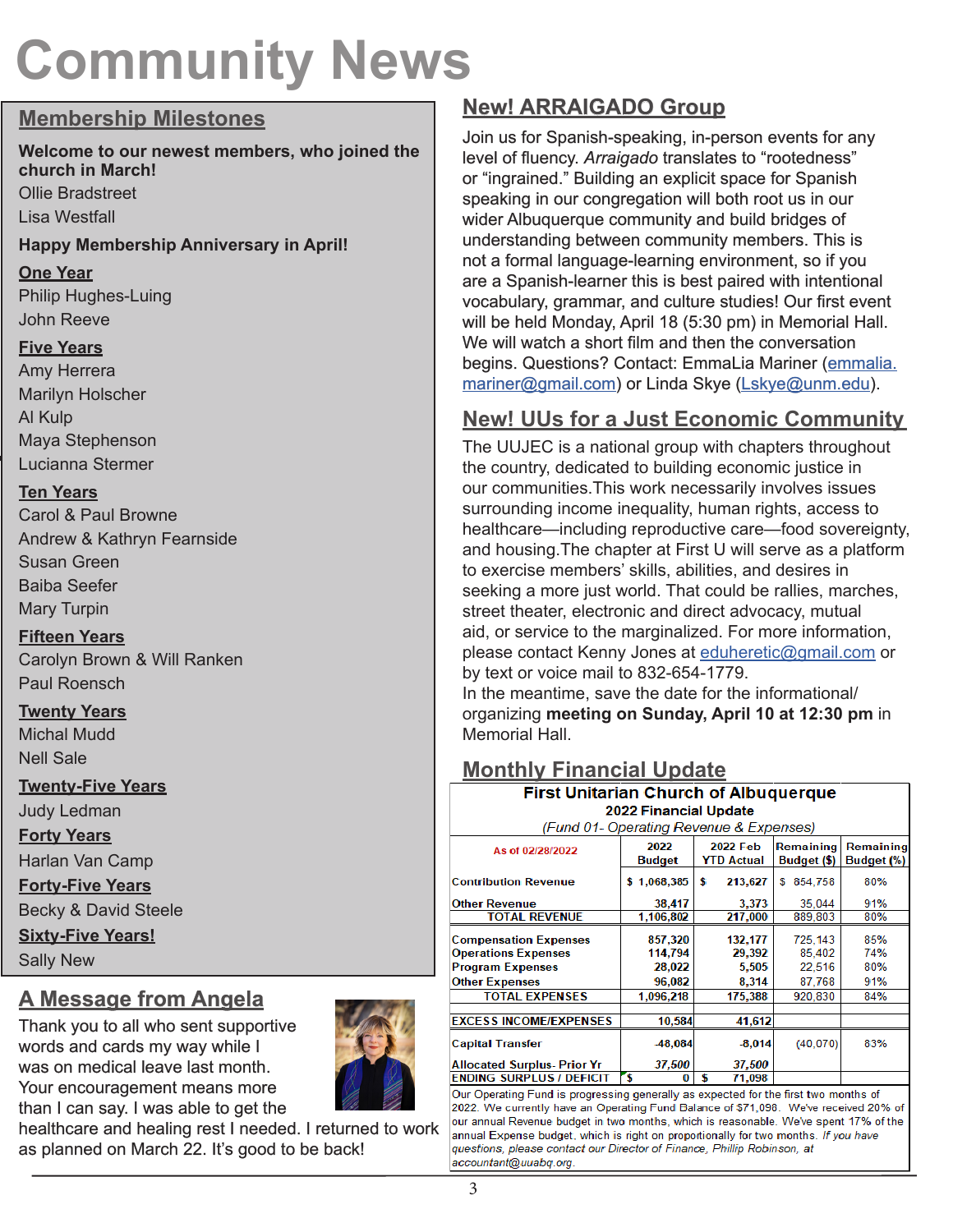## **Community News**

## **Board of Directors Update**

**We are awakening to many new opportunities as a church, and unfortunately also to some stark realities.**

#### **First, the opportunities:**

• The board has written a **charge to create an 8th Principle Task Force** to help guide our congregation through this year of focused action and learning around anti-racism/anti-oppression/multiculturalism (AR/AO/M) in preparation for a vote on the 8th principle at our Annual Meeting in January 2023. **Look at the short article on the cover for more information about the Task Force.**

• The board also created a task force focused on our **church policies and bylaws** to complement the 8th Principle work. This task force will delve into our bylaws and policies with an AR/AO/M lens. They will also update our bylaws to replace the Financial Review Committee with oversight that is more effective and appropriate given our \$1M+ budget. **If you are a policy wonk and want to serve on this task force**, email [boardpres@uuabq.org.](mailto:boardpres@uuabq.org)

• The board is requesting **all church groups and staff** to send us a summary of what you are planning and doing to implement the **5-year strategic plan** that we adopted in January 2022. If your group contributes to one or more of these strategic directions, we want to hear from you! Email [boardpres@uuabq.org](mailto:boardpres@uuabq.org).

#### **Now for the stark realities:**

The board made a hard decision in March to authorize the hiring a broker who can help us look for a tenant for the Arc Building for the next few years, a short-term decision that many of us hoped we wouldn't have to make. While it was certainly "Plan A" to immediately use this building to serve our growing church and our mission as a liberal faith community, we are facing some hard truths that complicate our next steps.

**• Funds** As I hope you know, our stewardship campaign for this year left us with  $a + $125,000$  gap between our budget and our pledges, which was only bridged with the radical generosity of one church family. Our capital campaign to purchase the building covered most, but not all, of the cost to acquire the building. We took out a small mortgage that we will be paying off to cover the rest. Renovating the building—even to the extent that we could use it almost as-is—would cost more than we have in our already short budget.

**• Incomplete Information**. Because we belong to a democratic faith, it was always part of the plan—and still is—to provide an open and transparent process regarding the ultimate use of the Arc Building, but **we**  **are lacking some important resources to be able to move forward.** First, our **campus master plan is over 10 years old**, and it needs to be updated to fully integrate our new building into our campus. We'l**l need to hire an architectural firm to help us**, and we'll start our search with Mullen Heller, who did our last plan, designed our sanctuary, and designed the renovation of our social hall. The process to update the master plan will likely take a full year, and will provide many opportunities for everyone to weigh in about how best to put the new building to use. The master planning process will also help us explore what spaces are needed by our many church groups and programs, information we don't currently have post-COVID. We're also lacking good information about the state of our campus facilities and what they might need, which the master plan update will need to address. As you may have heard, **the church just lost our new Director of Operations**, who will be instrumental in this whole process.

• **Time and energy** as precious and limited resources. We committed ourselves to spending this year focused on the 8th Principle work. Trying to have simultaneous conversations about how to use the Arc Building would distract from that work at best, and derail it at worst.

#### **The decision to rent the Arc Building in the short-term buys us a few really important things:**

• Time to focus on the 8th Principle;

• Time to hire a new Director of Operations, get them up to speed and ready to take on a campus master plan update, and hire a firm to help us lead that planning effort;

• A source of income to cover the cost of the master plan update (expected at \$15,000–20,000); and to renovate the Arc Building for whatever we decide together is its best long-term use;

• Time to build up funds for campus care, landscaping, and site work to make sure we have safe, beautiful paths to and from the new building into our campus, a welcoming entrance from the east, and maybe even a paved south parking lot (we've been dreaming about that for a long time).

This was a hard a decision for the board, and we know many people will be disappointed. We are, too. But we're also grateful to be here with you in this momentous moment in this church's journey—**a moment of transition and possibility.** Transitions are hard, but the opportunity and excitement of what awakening might bring? Those are good reasons to do hard things.

*- Mikaela Renz-Whitmore, President*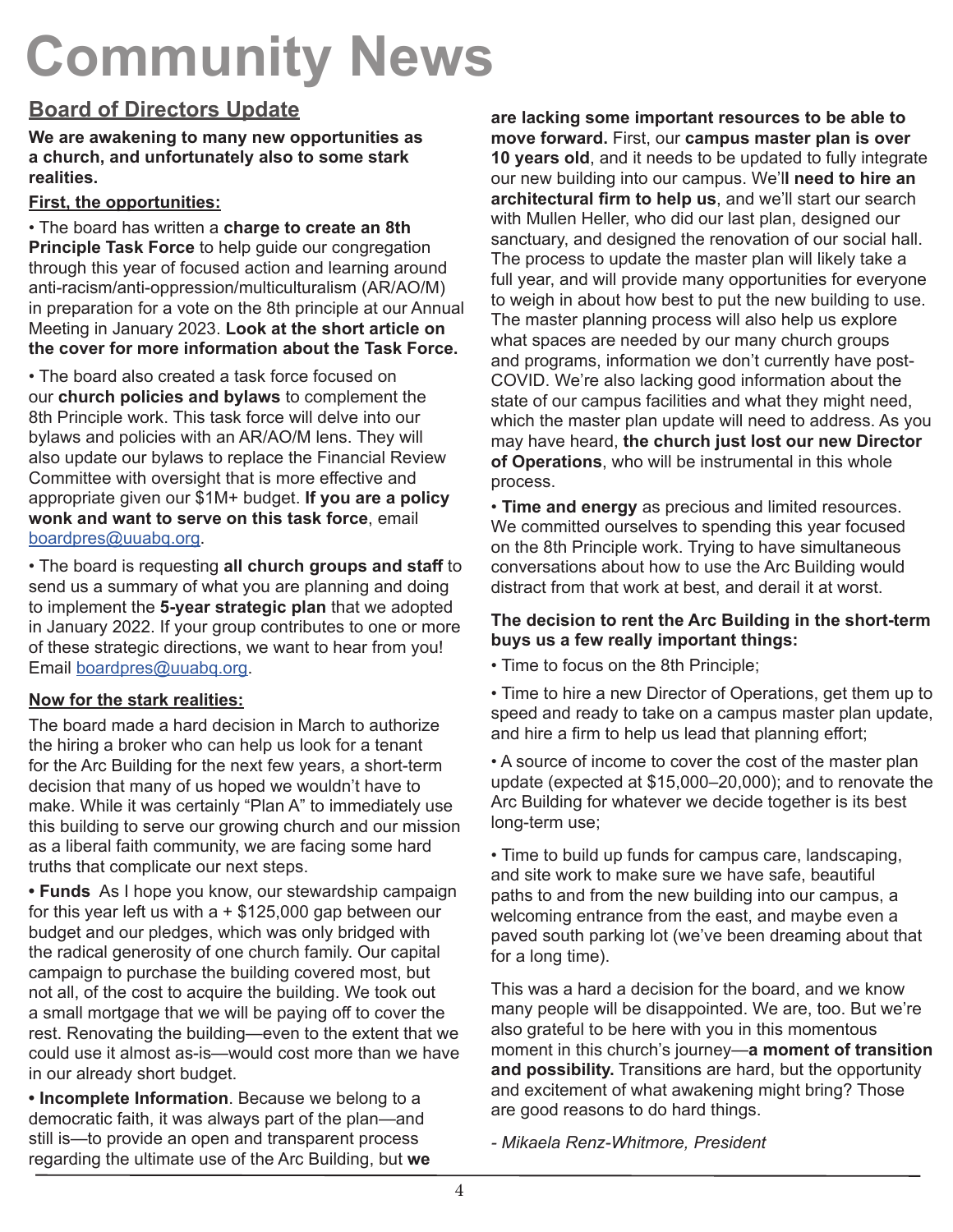# **Religious Education**



## **From Our Director of Religious Education**



**"The path of awakening is not about becoming who you are. Rather it is about unbecoming who you are not." -Albert Schweitzer**

#### Greetings!

Last month's theme of Renewing Faith really feeds into this month's theme, Awakening. Renewing our faith in ourselves, in the gifts we already possess, in our practice of Covenant, and in what happens when we join forces with others leads directly to the story themes in the coming weeks. What are the ways that this time, our time in this world, call us to Awaken? This month our lessons will explore:

• Waking up to what really matters and weighing things thoughtfully.

• Waking up to Wonder and Beauty and being present for it.

• Waking up to the Pain and Struggle of others and our power, as individuals and together, to help heal.

• Waking up to the Interconnected Web, as we honor Earth Day on April 24.

These lessons are posted on our First UU Families Facebook page, as well as emailed to families registered for RE Programming. On Sundays, all are welcome to our playgrounds to connect, reconnect, and have fun together.

#### **Mia Noren Director of Religious Education, Credentialed Dre@uuabq.org**

#### **Our Current Programming for Children**

Our children need time to play. (So do we!) Time spent outside on our playground helps children re-establish connection with adults, other children, and our church environment. **If you are comfortable with returning, we are here. If you're waiting, we'll be here when you're ready.** The theme of play and interaction will continue.

If you want to be a part of our RE community, please consider volunteering for a session of play! Sign up here: https://tinyurl.com/2022REvolunteer

You will be present with kids outside on our playground along with two child-care workers. We are not yet asking for volunteer teachers. RE activities in the building will

resume once children under 5 are able to receive a vaccine.

At home, parents have been responsible for the Religious Education of their children. Noting that families are not returning in large numbers yet, Mia is creating weekly posts and emails featuring a recorded storybook on the theme, questions to ponder together, and an activity to do with children.

To receive these emails and stay up-to-date with the latest in First U RE, register your children/youth in our program. It's free and you'll remain on our email list, which we use to communicate the most up to date information about classes, holidays, and events. You also get access to our exclusive Facebook page, a

special birthday gift from us, and more! [Click here to register](https://docs.google.com/forms/d/e/1FAIpQLSddS8X_P9yWNj7ZHJMp3zubgJXH5S9iLpUJuM6qPnuVNNfZdA/viewform) your family or use this QR code to go to the new Google form registration. This new form will automatically populate a spreadsheet ensuring your contact information is up to date!



## **Youth News**

Remember when you were little, and the world was alive? The trees whispered, animals spoke to you, playgrounds would become castles, and we'd wish upon stars. Now that we're older, we still have moments when we come alive, because that



magic wasn't imprisoned in our childhood, it just looks different. Now we get lost in our favorite sport, music, games, or creativity. This month we'll help each other remember the little things so we can more easily awaken again. We'll do that by waking up to what really matters, waking up to wonder and beauty, waking up to the pain and struggle of others, and waking up to the interconnected web.

Alana Rodriguez [\(youth@uuabq.org\)](mailto:youth@uuabq.org)

#### **Youth Programs Coordinator, RE Assistant**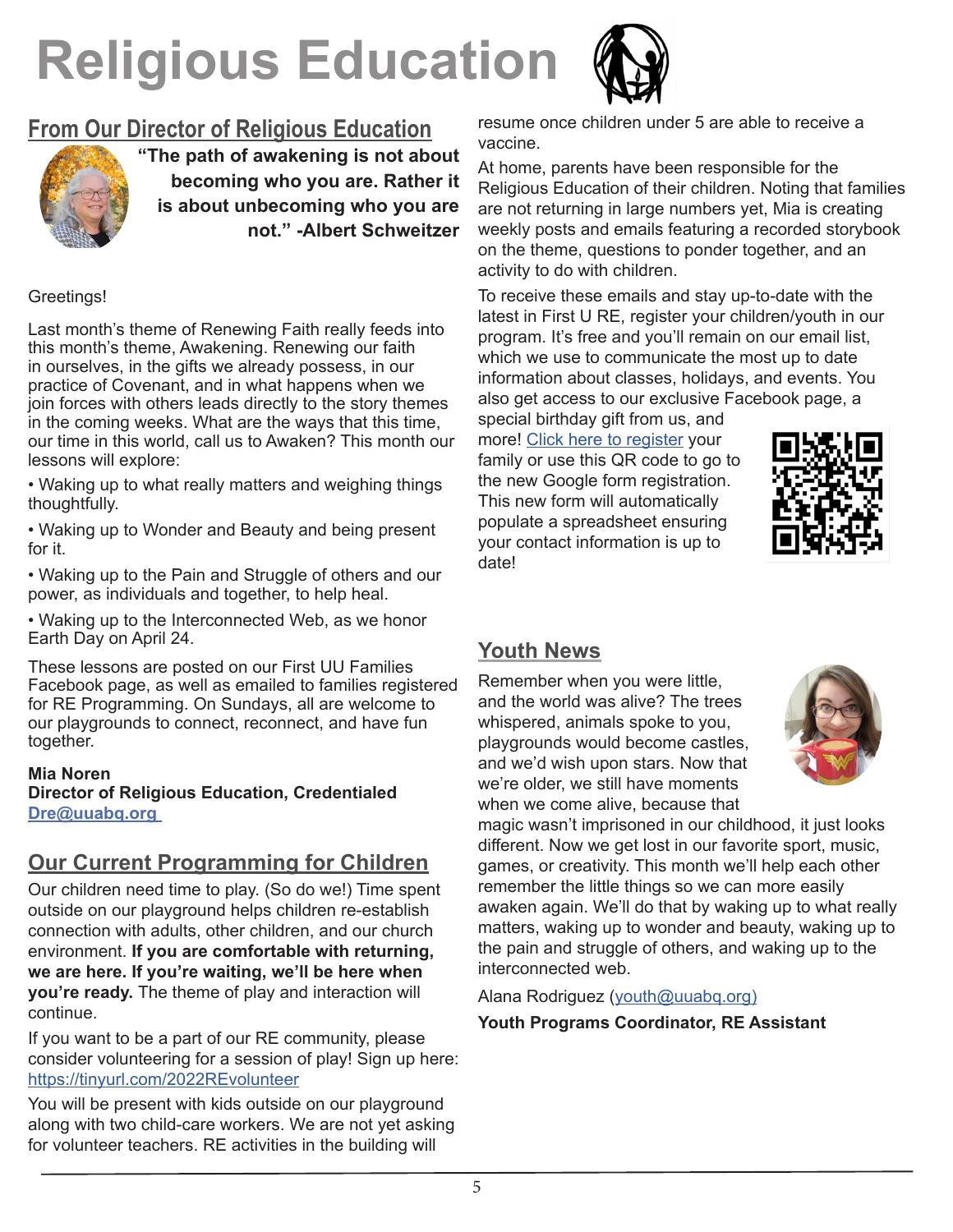## **Connect & Learn**

#### **Sunday Explorations**

Bring your tea or coffee and join us at 10:00 on Zoom on the 1st and 3rd Sundays, and 9:45 am in Memorial Hall on the 2nd and 4th Sundays!

**[Meeting ID: 842 4289 2753/Passcode:](https://us02web.zoom.us/j/84242892753?pwd=c0ZDSDUxMmJodDVYWmVZSHAyL1p1UT09) 041625**

Our April theme is Awakening

**April 3 (Zoom)—Awakening to the World Close Around Us.** The familiar world close around us can become so familiar that we don't actually see it and experience what is here. What is present in what you define as your neighborhood? What does "local community" mean to you? Let's discuss how we define wakening, waking up.

Angela Merkert, facilitator

**April 10 (Memorial Hall)—What Does It Mean to Be Woke?** "Waking up to who you are requires letting go of who you imagine yourself to be."- Alan Watts. What awakens us? Music, art, literature, travels, other experiences? Why does it matter to be woke? How do we allow awe and wonder into our lives? Let's discuss practices that support our wokeness.

Angela Merkert, facilitator

**April 17 (Zoom)—Awakening to New Ways of** 

**Thinking.** Today is Easter in the Christian calendar. Many of us were raised in families who were members of Christian churches. When did you first awaken to the truth that the world's rules, judgements, and strivings did not have to be your own—perhaps your family's commitments to their respective religious doctrines? What meaning do Easter and the Lenten season hold for you now?

Angela Merkert, facilitator

**April 24 (Memorial Hall)—***Keep Sharp***, Part 3 by Sanjay Gupta, MD** We'll continue the 8 steps to reduce the risk of dementia and then cover "Putting It All Together," his 12-week program. Unnecessary to have attended earlier parts.

Ron Friederich, MD, facilitator

## **Masculinity Documentary Series**

The Masculinity Documentary Series with Rev. Bob LaVallee starts **Monday, April 4**. We'll watch "Buck," a documentary about a man who trains horses (and people). **On Monday, April 18**, we'll take on the topic more directly, watching "The Mask You Live In" (it's a pun on masculine, get it?) This documentary follows boys as they navigate norms of masculinity. Finally,

on **Monday, May 2**, we'll get more whimsical, viewing "Men Who Swim," a documentary about an amateur men's synchronized swimming team in Sweden as they consider middle age and friendship. **All films begin at 7:00 pm and will be shown via Zoom.** 

Masculinity is a huge topic, and this very short series doesn't pretend to be comprehensive or even remotely academic. For example, the series doesn't address the specifics of being male and being queer or trans or a man of color or a man with a disability. Regardless, these are important elements of identity that I hope will surface during our discussions. **All men are invited to attend.** Attendance at all three viewings is preferred but not mandatory. Inv[it]( https://tinyurl.com/UUABQmascseries )e your male friends! Register in advance for this meeting: [https://tinyurl.com/UUABQmascseries.]( https://tinyurl.com/UUABQmascseries ) After registering, you will receive a confirmation email containing information about joining the meeting.

## **Coming Soon!** *Mistakes and Miracles*

The Widening the Circle Group (WTC) is organizing an exciting project this spring at First Unitarian. The focus will be the book *Mistakes and Miracles* by Nancy Palmer Jones and Karin Lin, which describes the experiences of 5 UU congregations as they prepared to vote to adopt the 8th Principle. A group of facilitators will lead small group discussions (6-10 per group) beginning early May. Each facilitator will offer a specific location and dates/ times for discussion. Participants will select the group that fits their interests. To participate in the discussions, you can sign up during April at the *Mistakes & Miracles* table (before and after) each 11:00 am Sunday Service. We are also exploring a Zoom option for signing up after the 9:00 am virtual service. Stay tuned! Contact Elly VanMil at [emvmil@yahoo.com](mailto:emvmil@yahoo.com) for more information. Contact Linda Skye at Iskye@unm.edu if you're interested in facilitating.

## **Wisdom Circle: Most Interesting Travels**

### **Saturday, April 16, 10:00 am–noon on Zoom**

With Mama Earth putting out her lovely blooms while vacation plans begin to gel, we'll gather again on Zoom, this time to share our most meaningful travel experiences and what we took away from them.

Come prepared to tell your stories of discovery and delight, mishap and malfeasance, learning by the seat of your pants, and how your adventures away from home affected you.

### **All welcome to join in the chautauqua.**

Contact Jerilyn at [jbowen1@unm.edu.](mailto:jbowen1@unm.edu) Meeting ID: 962 2094 2211 / Passcode: 485006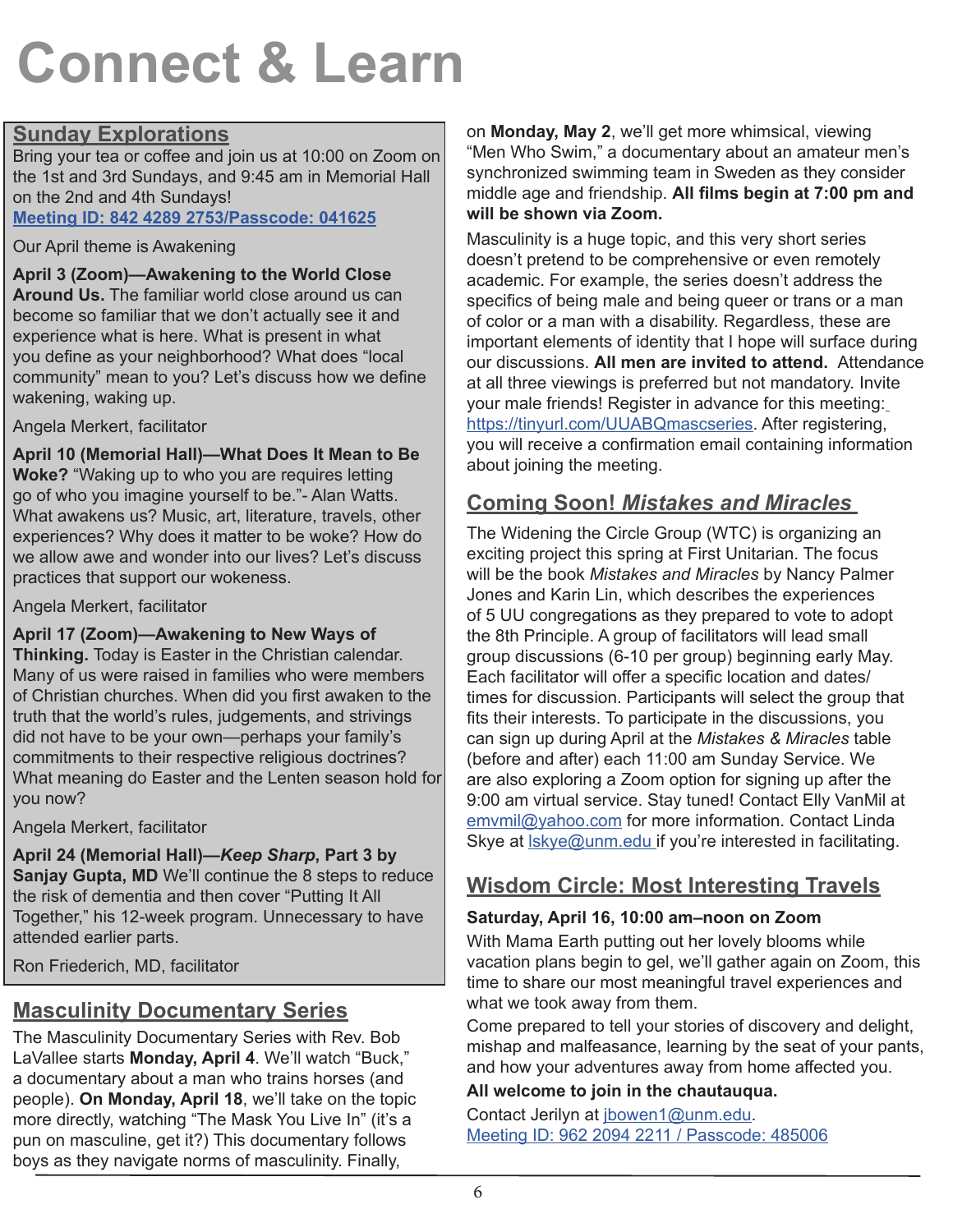## **Groups & Activities**

## **Music Notes from Susan Peck**

Local choirs are slowly awakening to singing in person, with safety measures in place (masks, proof of vaccination for singers and audience). The New Mexico Symphonic Chorus, directed by Roger Melone, has held two concerts in our



sanctuary. Last month, local Quintessence Choral Artists, directed by Matt Greer, offered a live-streamed and inperson concert titled "Beyond Silence: Music of Loss, Healing, and Celebration."

First U's Sol Singers and Chalice Choir have been rehearsing in person in the well-ventilated social hall, protecting one another by wearing masks and being vaccinated. The Chalice Choir is looking forward to singing in worship for Easter.In addition, our COVID advisory team has agreed that the congregation can safely sing a closing hymn together, with our masks on but out loud!

I've joined the planning team for the One New Mexico Gospel Choir, working with Cathryn McGill and Lowell Burton (NM Black Leadership Council), Dr. Stevie DeJuan Springer (Director, UNM gospel choir), and Cynthia Laughlin (Minister of Music, Mt Olive Missionary Baptist Church). The concert will feature a nationally known headline performer, local gospel stand-outs, and a city-wide gospel choir drawn from local churches. Past soloists included Callie Day (2018), Treva Jones, V. Michael McKay (2019), and Kelontae Gavin (2020).

First Unitarian hopes to host rehearsals for the 1NM gospel choir as well as the final performance. We are thrilled to be partnering again with NMBLC, UNM music program, and local Black Baptist congregations on this project.

## **Earth Web's Green Corner**

Our church's environmental study and action team, Earth Web, will host their annual **Sustainability Fair on Sunday, May 1**, under our wonderful cottonwood tree! After a two-year hiatus, we're glad the patio is open again and ready for plant sales, informational tables, and exhibits about energy and sustainability options.Joining us this year will be the **Animal Advocates Arts & Crafts Fair**, with jewelry, art, and craft items for sale just in time for Mothers Day. If you work for a place that sells HVAC, solar panels, electric cars, or other sustainability products, and would like a table, let Marilyn know. Please contact Marilyn O'Boyle at [marilynlea@aol.com](mailto:marilynlea@aol.com) if you would like to help!

## **CUUPS This Month**

Join Coyote Willow CUUPS for its planning and social circle on the second Friday of each month at 7:00 pm. Due to the ongoing social distancing requirements, we are again meeting in the virtual world for this event. On April 8, we'll have a guest speaker, Timothy Masterson-Wilde, to talk to us about the Tarot. Don't miss out on this great opportunity to learn more about the mysterious ways of the Tarot. Please have a candle and source of flame nearby for the start of the meeting. Email [bboydbabe@gmail.com](mailto:bboydbabe@gmail.com ) for the Zoom meeting information.

### **Volunteer! Spring Campus Clean-Up**

Spring is here and so is our next campus clean-up on **Saturday, April 23, 9:00–noon (day after Earth Day!)** Bring your gloves and pruning shears, and come join us to rake, trim, mulch, weed and get our campus lookin' good for Spring! A short 30-minute walking tour identifying many of the xeric plants on our campus will be led by Ron Friederich at 11:30. If interested in helping with cleanup and/or the tour, please sign up at the Connections Table on Sundays or email Melisa Nicoud at [mnicoud2@gmail.com.](mailto:mnicoud2@gmail.com)



## **Monthly Reads**

**The Bread, Wine, and Book Club** will meet on **Friday, April 8 at 7:00 pm.** Our book will be *[Klara and the Sun](https://bookshop.org/books/klara-and-the-sun-9780593396568/9780593318171)* by Kazuo

Ishiguro. Contact Martha Beyerlein [\(martha.beyerlein@](mailto:martha.beyerlein@comcast.net) [comcast.net](mailto:martha.beyerlein@comcast.net)) for more information.

**The Monday Afternoon Book Club** will meet **Monday, April 18** at 1:30 pm on Zoom. The book is *[The Last Gift](https://www.amazon.com/Last-Gift-Time-Beyond-Sixty/dp/0345422953/ref=asc_df_0345422953/?tag=hyprod-20&linkCode=df0&hvadid=312045581420&hvpos=&hvnetw=g&hvrand=2091792402276488688&hvpone=&hvptwo=&hvqmt=&hvdev=c&hvdvcmdl=&hvlocint=&hvlocphy=9030454&hvtargid=pla-553229543668&psc=1&tag=&ref=&adgrpid=62837065180&hvpone=&hvptwo=&hvadid=312045581420&hvpos=&hvnetw=g&hvrand=2091792402276488688&hvqmt=&hvdev=c&hvdvcmdl=&hvlocint=&hvlocphy=9030454&hvtargid=pla-553229543668)  [of Time](https://www.amazon.com/Last-Gift-Time-Beyond-Sixty/dp/0345422953/ref=asc_df_0345422953/?tag=hyprod-20&linkCode=df0&hvadid=312045581420&hvpos=&hvnetw=g&hvrand=2091792402276488688&hvpone=&hvptwo=&hvqmt=&hvdev=c&hvdvcmdl=&hvlocint=&hvlocphy=9030454&hvtargid=pla-553229543668&psc=1&tag=&ref=&adgrpid=62837065180&hvpone=&hvptwo=&hvadid=312045581420&hvpos=&hvnetw=g&hvrand=2091792402276488688&hvqmt=&hvdev=c&hvdvcmdl=&hvlocint=&hvlocphy=9030454&hvtargid=pla-553229543668)* by Carolyn Heilbrunn. Contact Joyce Etheridge at 509-308-5523 for further information.

**The Nonfiction Book Group** meets every Wednesday at 2:00 pm in the Arnold Room. This month they are discussing *[The Believing Brain: From Ghosts and Gods](https://bookshop.org/books/the-believing-brain-from-ghosts-and-gods-to-politics-and-conspiracies-how-we-construct-beliefs-and-reinforce-them-as-truths/9781250008800)  [to Politics and Conspiracies—How We Construct Beliefs](https://bookshop.org/books/the-believing-brain-from-ghosts-and-gods-to-politics-and-conspiracies-how-we-construct-beliefs-and-reinforce-them-as-truths/9781250008800)  [and Reinforce Them as Truths](https://bookshop.org/books/the-believing-brain-from-ghosts-and-gods-to-politics-and-conspiracies-how-we-construct-beliefs-and-reinforce-them-as-truths/9781250008800)* by Michael Shermer. Contact Bob Wood ([roberttwood@gmail.com](mailto:roberttwood@gmail.com)) for more information.

The **Readings on Racism Group** meets the last Wednesday of each month at 3:30 pm. Contact Elly Van Mil ([emvmil@yahoo.com\)](mailto:emvmil@yahoo.com) to be added to their email list.